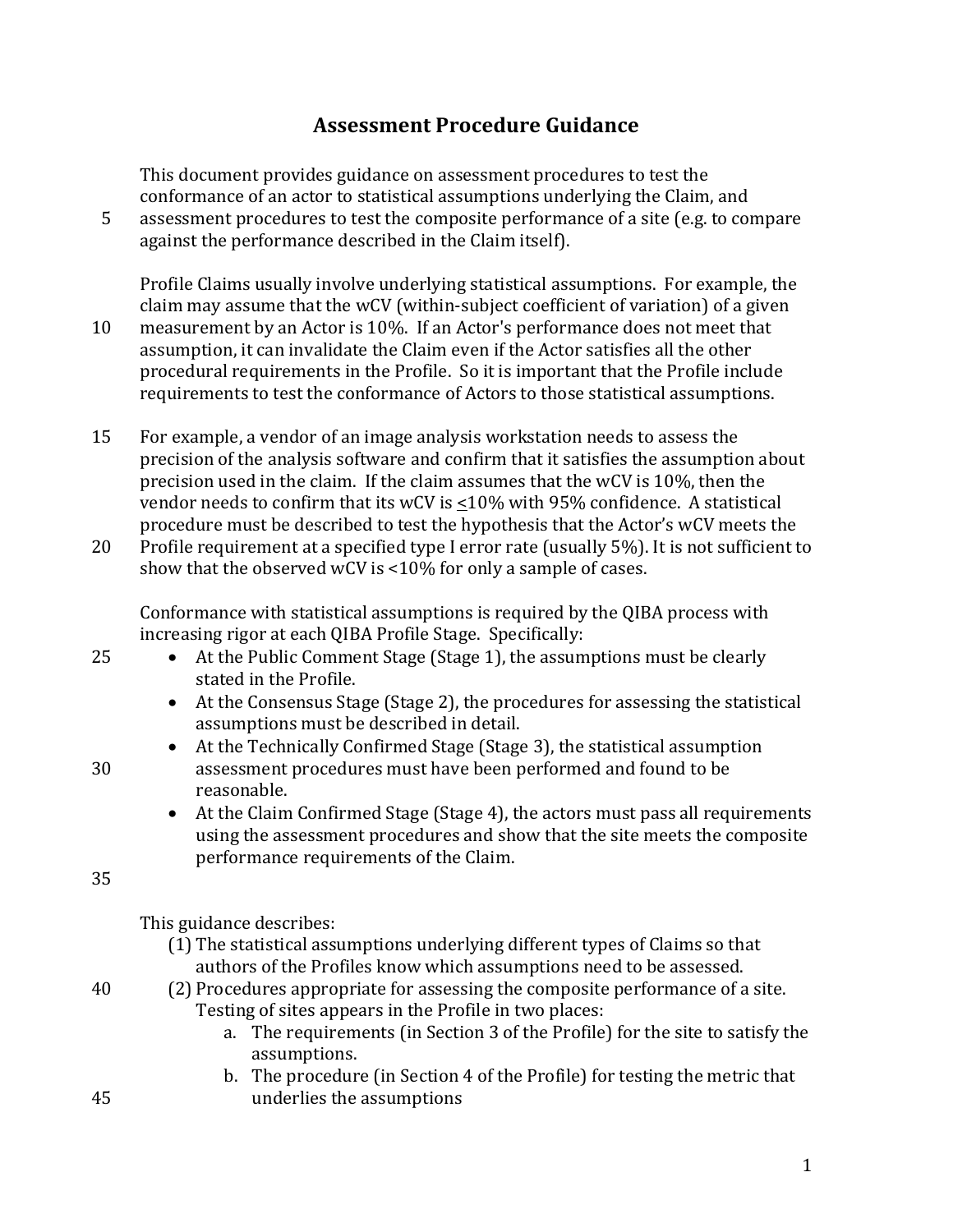(3) The procedures appropriate for testing individual actors

- a. The requirements for each actor to satisfy the assumptions (in Section 3 of the Profile)
- b. Procedures to assess the metric that underlies the requirement (in 50 Section 4 of the Profile)

# 1. Statistical Assumptions Underlying Claims

The statistical assumptions depend on the type of claim (see Table 1). For example, 55 a cross-sectional claim assumes a within-subject precision and bias of an Actor. A longitudinal claim makes assumptions about the within-subject precision, property of linearity, and regression slope. If different imaging methods are allowed at each longitudinal time point, a constant bias is assumed. All these assumptions must be assessed and validated.

60

|                                                                                         | Within-<br>subject<br><b>Precision</b><br>(See 2.1) | <b>Bias</b><br>(See 2.2) | <b>Property</b><br>οf<br>Linearity<br>(See 2.3) | <b>Regression</b><br><b>Slope</b><br>(See 2.4) |
|-----------------------------------------------------------------------------------------|-----------------------------------------------------|--------------------------|-------------------------------------------------|------------------------------------------------|
| <b>Cross-sectional Claim</b>                                                            | X                                                   | X                        |                                                 |                                                |
| <b>Longitudinal Claim</b><br>(same imaging methods at<br>both time points)              | X                                                   |                          | X                                               | X                                              |
| <b>Longitudinal Claim</b><br>(different imaging methods)<br>allowed at each time point) | X                                                   | X                        | X                                               | X                                              |

### **Table 1: Statistical Assumptions for different Types of Claims**

- Assessing a Technical Performance Claim (as stated in Section 2)

(e.g. Site is measuring … with a wCV … )

65 Note, we do not (yet?) have guidance for assessing longitudinal and crosssectional claims (generally 95% confidence intervals) but we can assess the assumptions.

- Assessing individual Actor performance related to the assumptions underlying the Claim (Requirements in Section 3)

70 (e.g. Radiologist has a repeatability of X on test data)

# 2. Assessing Sites

This section provides guidance on procedures for assessing Sites, meaning the composite performance of the site in generating the biomarker measurements that 75 are the subject of the Profile. Separate guidance for assessing individual Actors is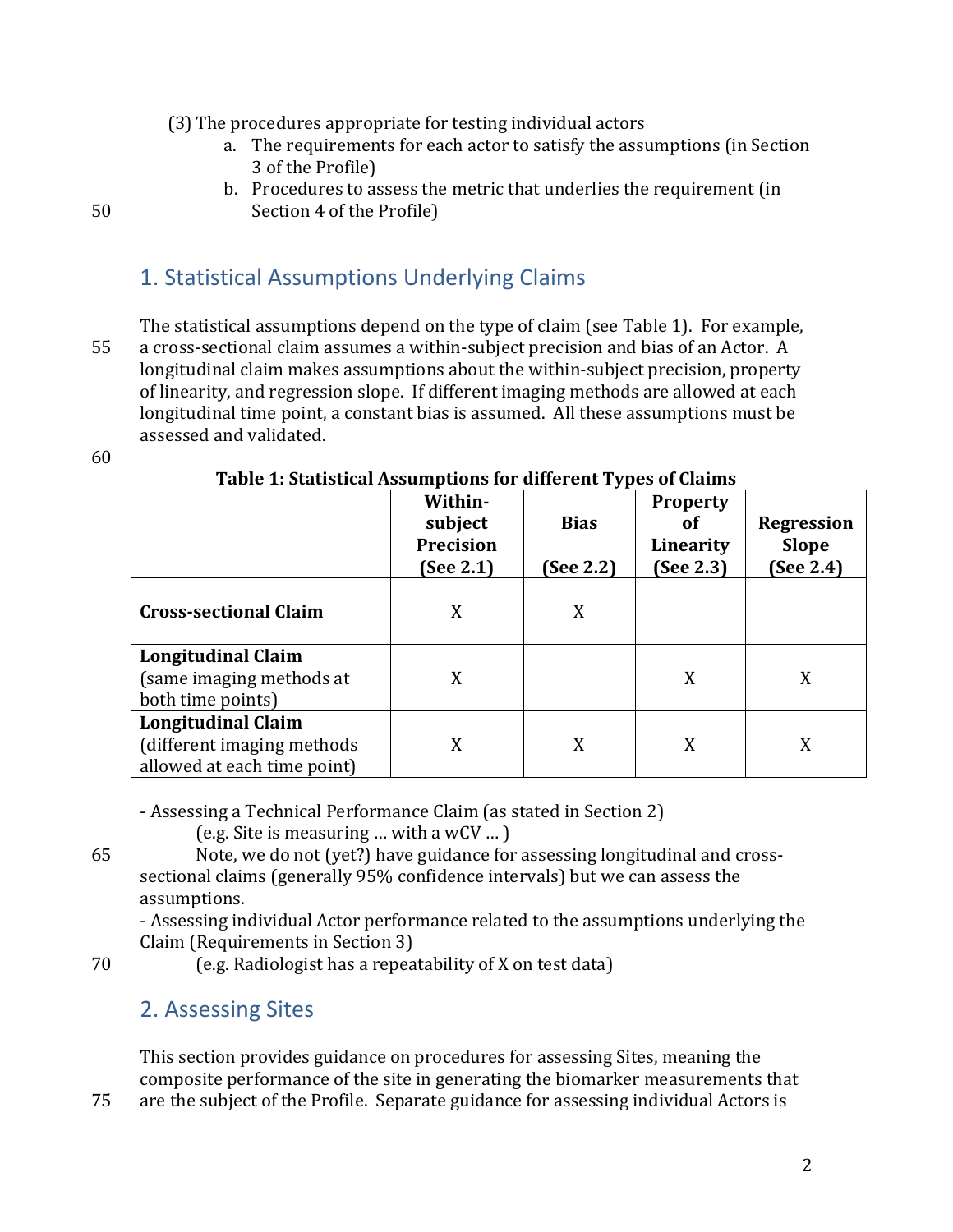provided in Section 3. An important distinction is that the guidance in this section will focus on the biomarker measurement which may be produced by the last Actor in the measurement "production chain" but the assessment is not of the performance of that Actor, but rather the performance of the entire chain.

#### 80

This guidance will focus on assessing technical claims, as well as the assumptions underlying the cross-sectional and longitudinal claims, for example the claimed precision in terms of the wCV.

- 85 The guidance does not currently address whether the 95% Confidence Intervals (which are used in longitudinal and cross-sectional claims) are performing at the nominal level of 95%. Such assessments face challenges in obtaining ground truth, performing retests involving radiation or contrast on patients, etc.
- 90 The following subsections will address each assumption in Table 1. Note that not every claim requires all of these assessment procedures.

Need to do the whole chain for Claim Confirmed.

#### 95

### 2.1 Assessment Procedure: Site Within-subject Precision

The Within-subject Precision of the biomarker at a Site is a measure of the 100 composite performance of the entire system. Each of the Actors in the system may contribute imprecision to the measurement but for the Site Assessment Procedure it doesn't really matter where the source of imprecision is as long as the total performance stays within bounds specified in the Profile. In contrast, in order to assess individual actors in the chain, the total imprecision will need to be "allocated"

105 appropriately to each actor (e.g. scanner, radiologist, software, etc) in the form of Profile requirements, and assessed based on the guidelines in Section 3 of this document. <To prove/test the Site Technical Performance, would we like estimates of each actors wCV to help us design the study/assessment procedure?>

#### 110

### 2.1.1 Test Dataset Guidance

Authors of QIBA Profiles have estimated the within-subject precision for their claims by either performing a meta-analysis or conducting groundwork studies. These studies were performed to populate the claim statements with realistic

115 estimates of the precision.

Assessing clinical site composite performance needs a different kind of dataset. Ideally, a single sequestered dataset should be used, often designed from DROs or phantoms. If DROs/phantoms cannot be used, then it may be possible for each site

120 to generate its own sample of patients' test-retest images.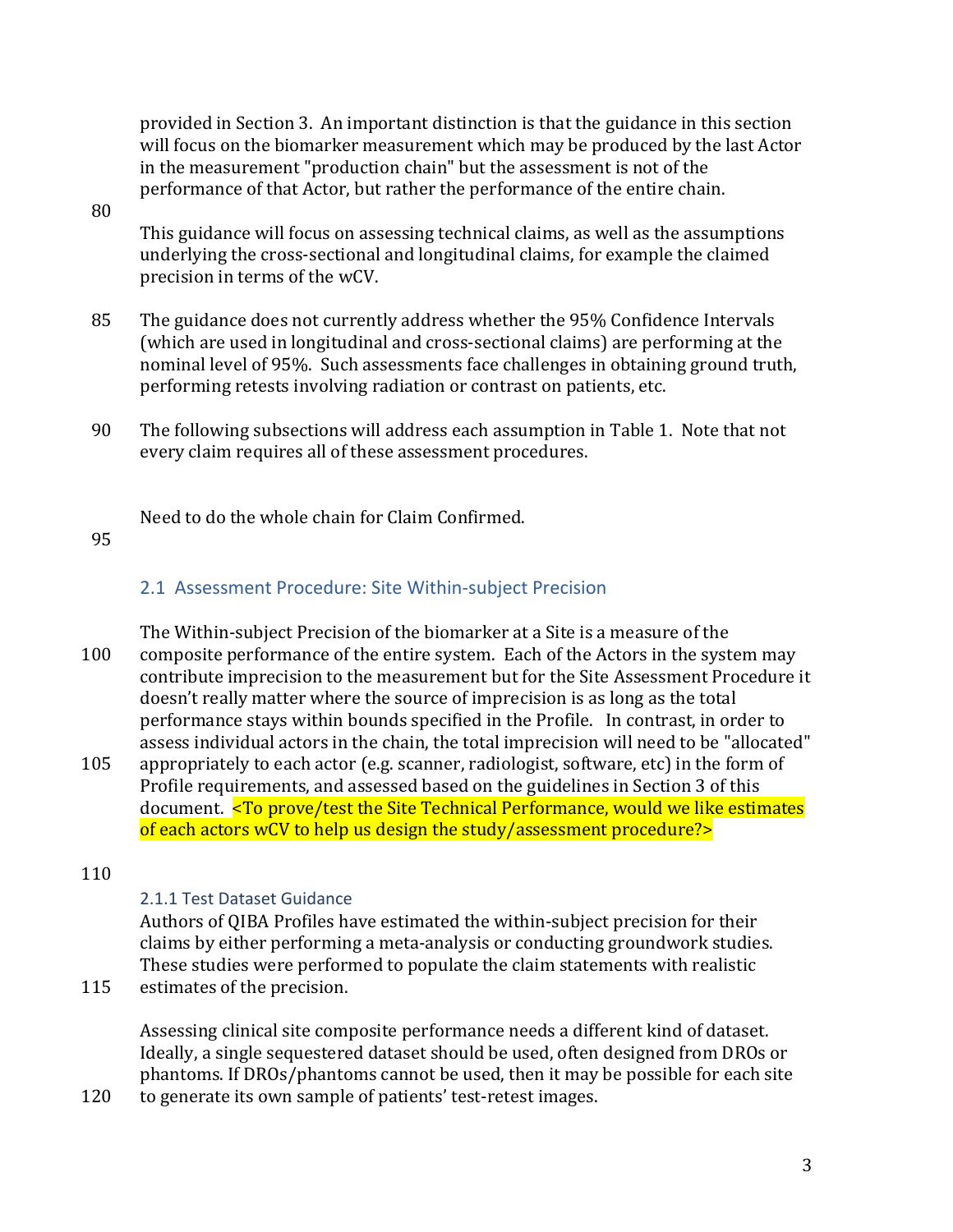Desirable properties of a dataset for assessing **composite** precision:

- Has not been used for training algorithms
- Meets the requirements of the Profile, e.g. slice thickness, etc.
- 125 Spans the scope of the Profile, i.e. represents the range of variability permitted in the Profile (e.g. severity, spectrum, patient comorbidities, tumor sizes)
	- Easily accessible (i.e. located on QIDW)
- Replicate measurements can be ethically obtained (i.e. ?radiation/contrast 130 considerations of test-retest??? )

Some examples from QIBA follow:

- In the amyloid profile, a DRO was developed specifically for testing.
- In the US SWS profile, ....
- 
- 135 In the CT volumetry profile, work is being done to create a phantom with real inserted lesions. In the meantime, images from a previously published clinical test-retest study are being made available to sites for testing.

Details about the conformance precision dataset and where to find it should be 140 given in Section 4 of the Profile.

## 2.1.2 Procedure Guidance

Based on groundwork studies or the literature, you should have a good understanding of the characteristics of the precision of your biomarker (i.e. the 145 biomarker's precision profile). For example, you may know that the within-subject

- standard deviation (wSD) is pretty constant over the relevant range of the biomarker, or that the within-subject coefficient of variation (wCV) is pretty constant, or even that the wCV is pretty constant only in small ranges. Knowing the precision profile of your biomarker allowed you to decide how to formulate your
- 150 claims, i.e. whether you needed a single or multiple claims, and whether you used the wSD or wCV.

Sites need to use the conformance dataset (described in Section 2.1.1) to construct a precision profile. In Section 4 of the Profile you will want to instruct the sites how

- 155 to generate a precision profile so that you can evaluate the site's precision relative to the assumptions you have made about the precision in the profile. You will need to use your expert opinion about what characteristics you want to stratify on and the metrics you want to use. Make sure you have sufficient sample size in each stratum (i.e. at least 5 cases). Here are some examples of specifications for the
- 160 precision profile from various QIBA profiles:
	- In the CT Volumetry Profile, sites must estimate the wCV separately for a group of 15 small and 16 large tumors, and also separately for lesions of different shapes.
- 165 For the US SWS profile, sites must estimate the wCV for ...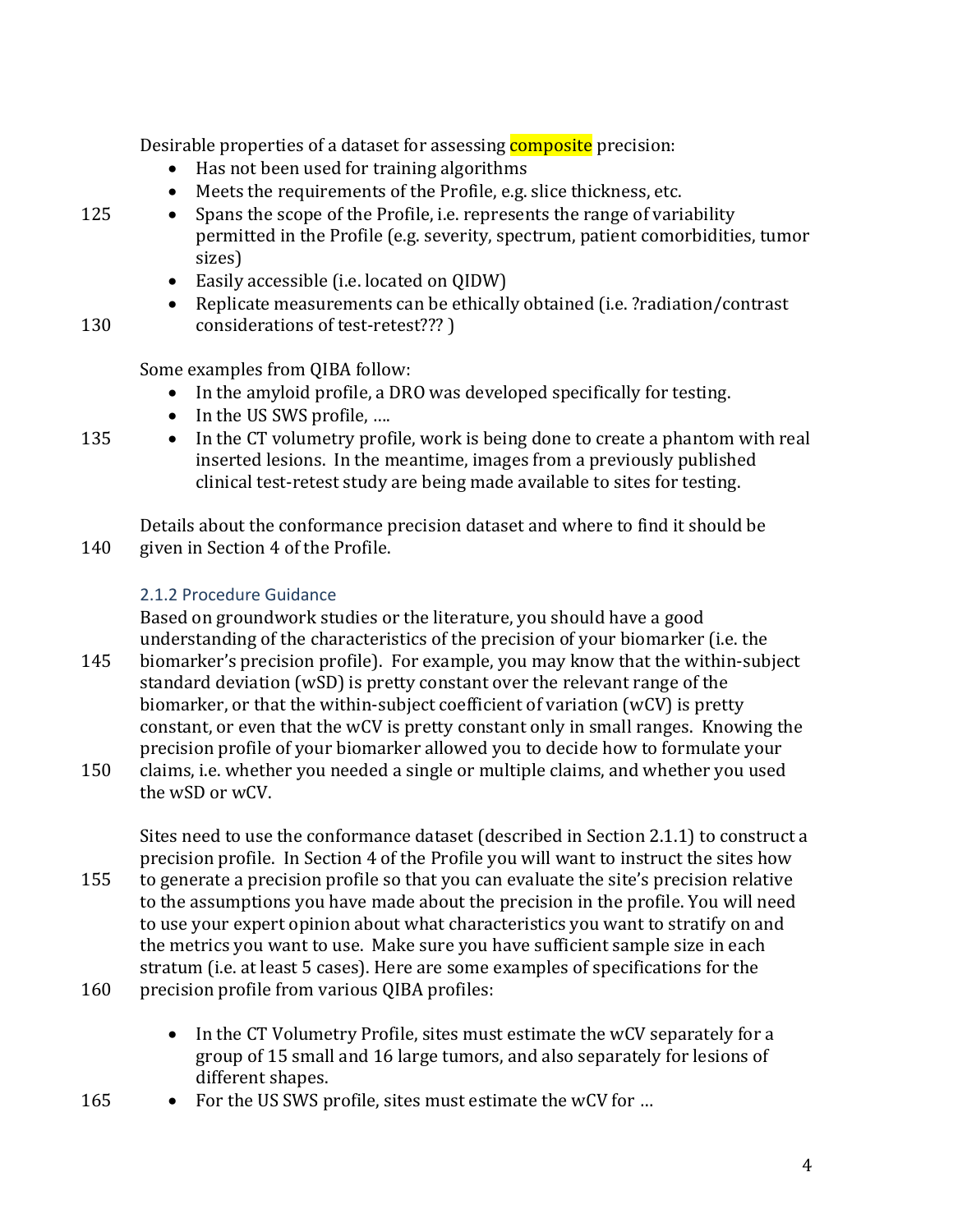In Section 4 of the Profile you also need to describe the statistical method for estimating a site's precision. This should include a description of what to measure 170 (usually wSD or wCV), as well as the formulae for calculating precision. Since most claims characterize precision using the metric within-subject coefficient of variation (wCV) and/or the repeatability coefficient (RC), boiler-plate language is given here.

\_\_\_\_\_\_\_\_\_\_\_\_\_\_\_\_\_\_\_\_\_\_\_\_\_\_\_\_\_\_\_\_\_\_\_\_\_\_\_\_\_\_\_\_\_\_\_\_\_\_\_\_\_\_\_\_\_\_\_ 175 For each case, calculate the *<name of QIB here>* at time point 1 (denoted Yi1) and at time point 2 (Yi2) where *i* denotes the *i*-th case. For each case, calculate:

 $d_i = \frac{(Y_{i1} - Y_{i2})}{(Y_{i1} + Y_{i2})/2}\times 100$ . Calculate:  $wCV = \sqrt{\sum_{i=1}^{N} d_i^2 / (2 \times N)}$ . Estimate the % Repeatability Coefficient as  $\sqrt{MC} = 2.77 \times wCV$ . \_\_\_\_\_\_\_\_\_\_\_\_\_\_\_\_\_\_\_\_\_\_\_\_\_\_\_\_\_\_\_\_\_\_\_\_\_\_\_\_\_\_\_\_\_\_\_\_\_\_\_\_\_\_\_\_\_\_\_

180

#### 2.1.3 Calculate the maximum allowable variability:

In section 3 of the Profile you must specify the maximum allowable within-subject variability, in other words, the maximum wCV that the site can have for the

185 conformance dataset. This is the maximum test-retest variability that a site can have and still satisfy the claim with 95% confidence. This is not simply the wCV used in the claim statements because we need 95% confidence that the site meets the claim. Therefore, the site must have a wCV estimate that is actually lower than the wCV used in the claim.

#### 190

The maximum test-retest variability depends on several factors:

- i. The number of subjects in the conformance dataset (described in section 2.1.1), and
- ii. The estimate of precision used in the Profile claim.

#### 195

For example, in the CT Volumetry Profile, the conformance dataset has N=31 cases with test-retest data. In the Profile, a Repeatability Coefficient (RC) of 21% is claimed. Given the sample size and the RC from the claim, it can be determined that a site's estimated RC must be  $\leq 16.5\%$  in order to be 95% confident that the

200 precision requirement is met. Thus, 16.5% is the maximum allowable wCV for a site and is specified in section 3 of the Profile.

Calculation of this maximum allowable variability is described in Appendix A; you can also consult a statistician for calculating this value. Note that when you have a 205 large conformance dataset, the maximum allowable variance will be just slightly smaller than the wCV used in the claim statements; in contrast, when the conformance dataset is small, the maximum allowable variance will necessarily be much smaller than the wCV used in the claim statements in order to achieve 95% confidence. Profile authors will need to strike a balance between the size of the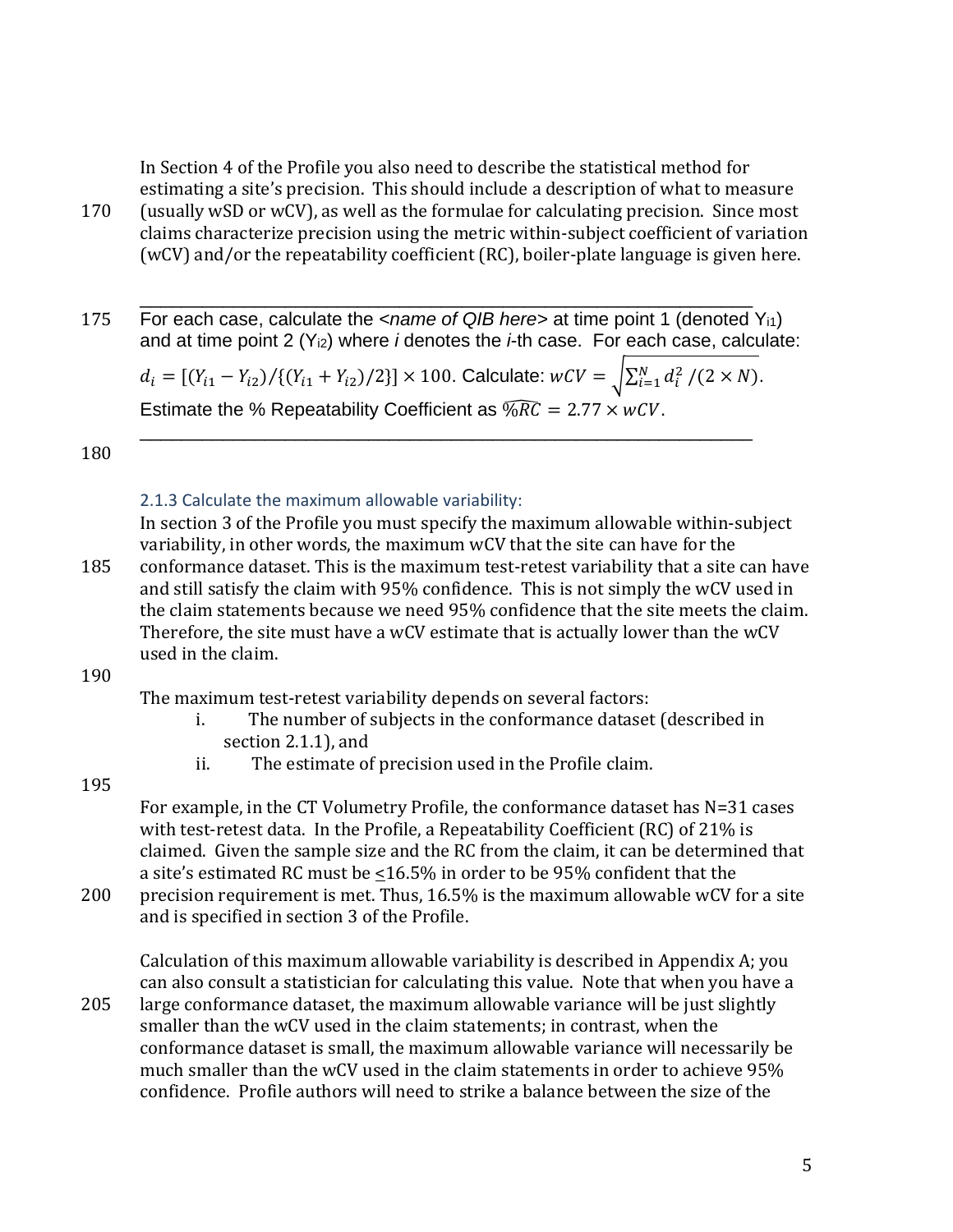210 conformance dataset and the maximum allowable variance in order for the sample size to be of a practical size yet the maximum allowable variance to be sufficiently large.

In addition, in Section 3 of the Profile you should also specify the maximum 215 allowable within-subject variability for each of the strata specified in the precision profile (e.g. group of small nodules and group of large nodules). Profile authors should use their discretion in deciding on the maximum allowable variability for each stratum because usually the sample size in each stratum is small and not amendable to statistical constraints. For example, in the CT Volumetry Profile,  $\widehat{RC}$ 

220 must be < 21% for each size subgroup in order for the conformance requirement to be met.

# 225

# 2.2 Bias Assessment Procedure

The bias of the biomarker at a Site is a measure of the composite performance of the entire system at the Site. Each of the Actors in the system may contribute bias to the 230 measurement but for the Site Assessment Procedure it doesn't really matter where the source of bias is as long as the total performance stays within the bounds specified in the Profile.

In contrast, in order to assess individual actors in the chain, the total bias will need 235 to be "allocated" appropriately to each actor (e.g. scanner, radiologist, software, etc) in the form of Profile requirements, and assessed based on the guidelines in Section 3 of this document.

## 2.2.1 Test Dataset Guidance

240 Meta-analyses of published literature or groundwork studies are often used by QIBA authors to understand the bias of their biomarker. These studies have been performed to populate the claim statements with realistic estimates of the bias.

Assessing a clinical site's composite performance needs a different kind of dataset. 245 Ideally, a single sequestered dataset should be used, often designed from phantoms.

Desirable properties of a dataset for assessing **composite** bias follow:

- Ground truth is known.
- Has not been used for training the algorithm being tested
- 250 Meets the requirements of the Profile, e.g. slice thickness, etc.
	- Spans the scope of the Profile, i.e. represents the range of **variability permitted** in the Profile (e.g. location of disease, severity of disease, spectrum of disease characteristics (diffuse vs focal), confounding factors (artifacts, degraded signal from patient weight), tumor sizes)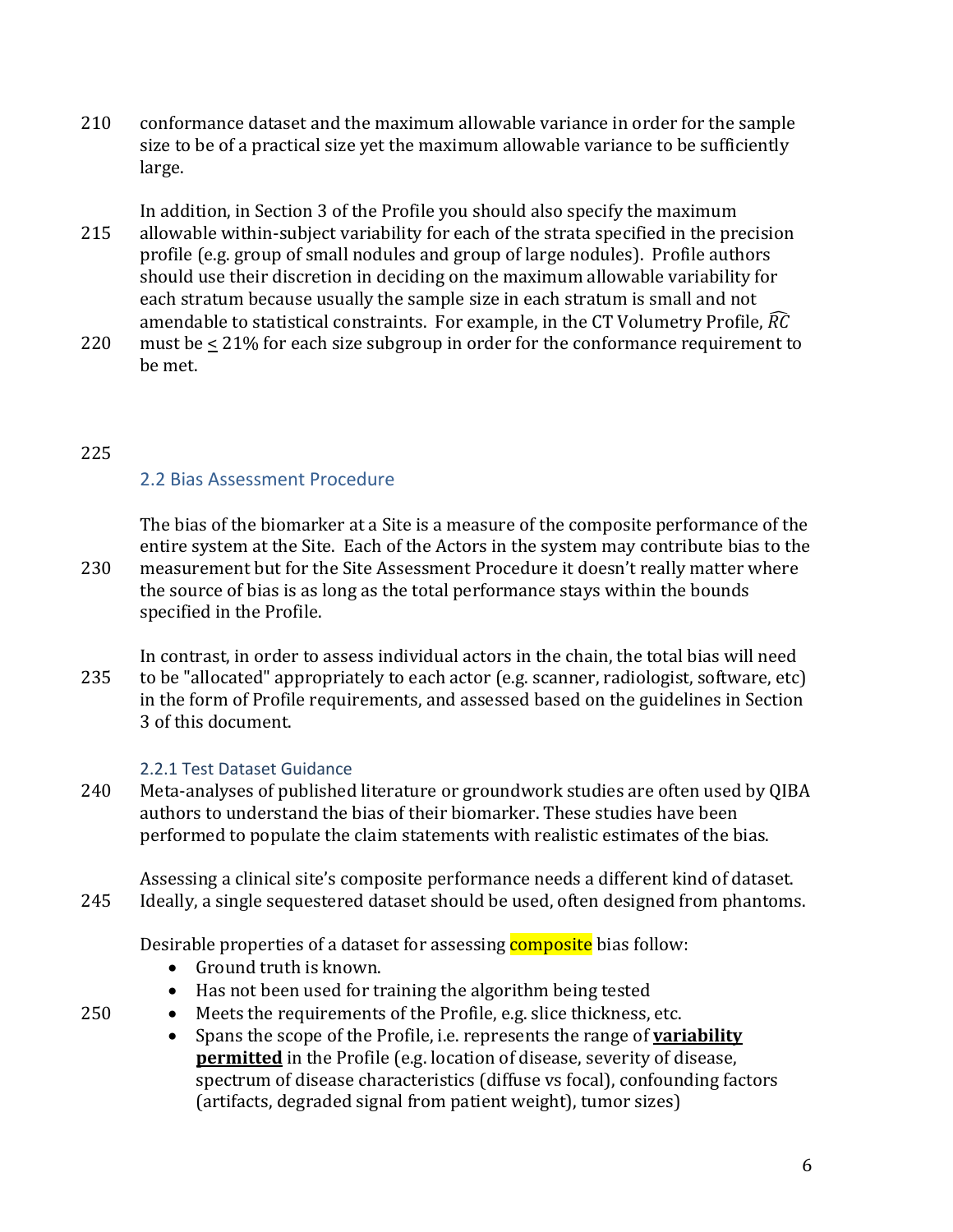- 255 Have permission to distribute on QIDW (although if not possible, it should at least be publically available elsewhere)
	- $\bullet$

Some examples from QIBA follow:

- 260 In the US SWS profile, .... <TODO Brian nice example of deliberately targeting ground truth phantom>
	- In the advanced disease CT volumetry profile, the previously designed FDA Lungman phantom is being provided to sites on the QIDW. The Lungman phantom has 42 distinct target tumors. The Profile specifies the number and
- 265 range of lesion characteristics to be measured (sizes, densities, shapes)..
	- PET DRO?

## 2.2.2 Procedure Guidance

- 270 Based on groundwork studies or the literature, you should have a good understanding of the characteristics of the bias of your biomarker (i.e. the biomarker's bias profile). For example, you may know that the bias is pretty constant over the relevant range of the biomarker, or that the %bias (i.e. bias/(true value)) is pretty constant, or even that the %bias is pretty constant only in small
- 275 ranges. Knowing the bias profile of your biomarker allowed you to decide how to formulate your claims.

Sites need to use the conformance dataset (described in Section 2.2.1) to construct a bias profile. In Section 4 of the Profile you will want to instruct the sites how to

- 280 generate a bias profile so that you can evaluate the site's bias relative to the assumptions you have made about the bias in the profile. You will need to use your expert opinion about what characteristics you want to stratify on and the metrics you want to use. Make sure you have sufficient sample size in each stratum (i.e. at least 5 cases). Here are some examples of specifications for the bias profile from 285 various QIBA profiles:
	- In the CT Volumetry Profile, sites must stratify the lesions by shape. For each stratum actors estimate the population bias.
	- For the US SWS profile, sites must estimate the bias for ...
- 290

In Section 4 of the Profile you also need to describe the statistical method for estimating a site's bias. This should include a description of what to measure, as well as the formulae for calculating bias and its 95% CI. Standard language for estimating the % bias is given here:

295

For each case, calculate the value of the measurand<name of QIB here> (denoted Yi), where *i* denotes the *i*-th case. Calculate the % bias:

\_\_\_\_\_\_\_\_\_\_\_\_\_\_\_\_\_\_\_\_\_\_\_\_\_\_\_\_\_\_\_\_\_\_\_\_\_\_\_\_\_\_\_\_\_\_\_\_\_\_\_\_\_\_\_\_\_\_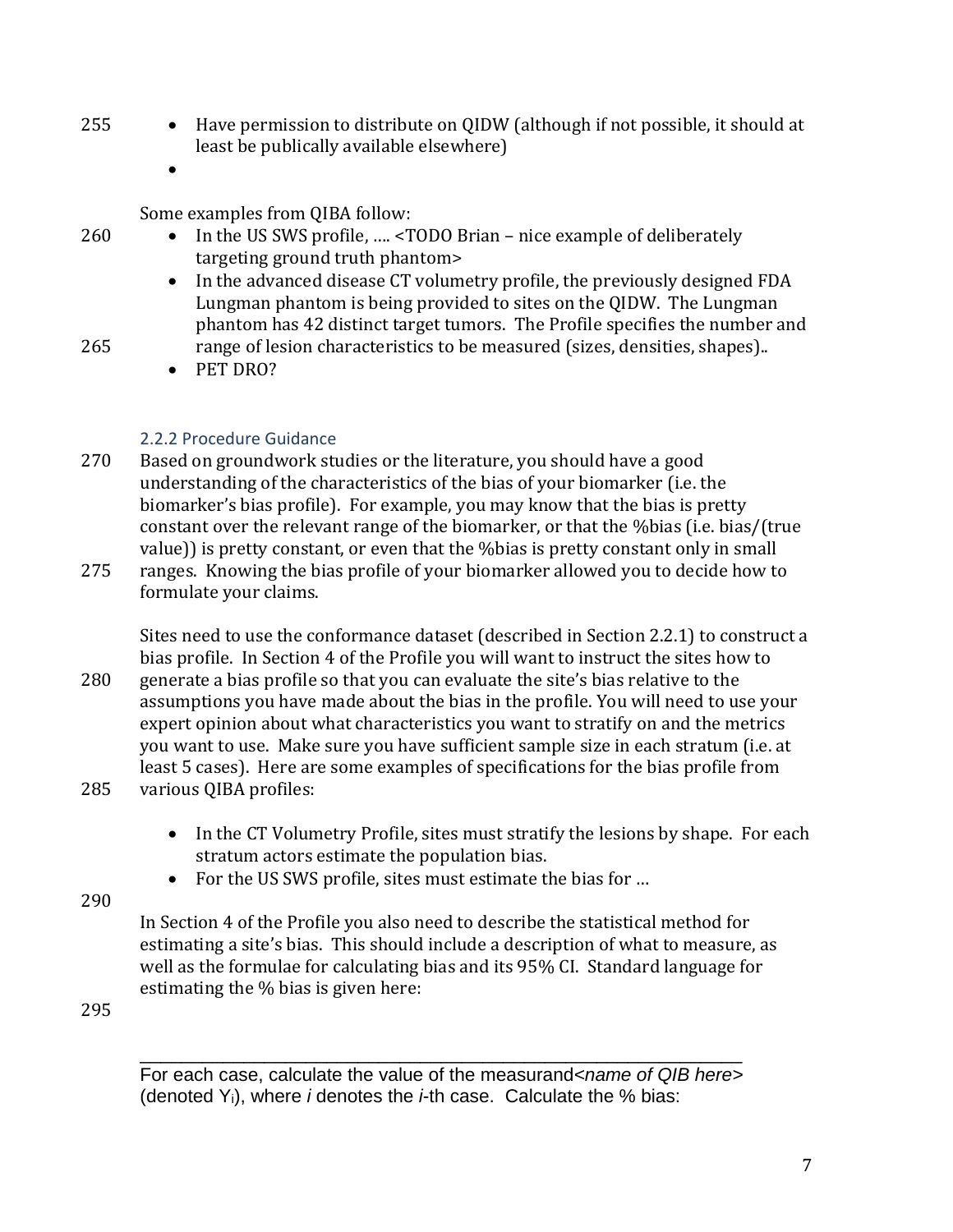300  $b_i = [(Y_i - X_i)/X_i] \times 100$ , where  $X_i$  is the true value of the measurand. Over N cases estimate the population bias:  $popbias = \sqrt{\sum_{i=1}^{N} b_i / N}$ . The estimate of variance of the bias is  $\widehat{Var}_b = \sum_{i=1}^{N} (\% b_i - \widehat{b})^2 / (N-1)$ . The 95% CI for the bias is  $\hat{b} \pm t_{\alpha=0.025,(N-1)d_f} \times \sqrt{\widehat{Var}_b}$ , where  $t_{\alpha=0.025,(N-1)d_f}$  is from the Student's tdistribution with  $\alpha$ =0.025 and (N-1) degrees of freedom. 305 \_\_\_\_\_\_\_\_\_\_\_\_\_\_\_\_\_\_\_\_\_\_\_\_\_\_\_\_\_\_\_\_\_\_\_\_\_\_\_\_\_\_\_\_\_\_\_\_\_\_\_\_\_\_\_\_\_\_\_

## 2.2.3 Calculate the sample size for testing the bias:

- 310 In section 3 of the Profile you must specify the maximum allowable bias, in other words, the maximum bias that the site can have for the conformance dataset. For most current Profiles, assumptions about the bias take on one of two forms:
	- i.) The bias is negligible, or
	- ii.) The bias is less than a certain threshold.

315

For situation i, the maximum allowable bias is  $\pm$ 5%; for situation ii, the maximum allowable bias is + the threshold specified in the Profile. For both of these situations, sites need to estimate their bias and construct a 95% CI for the bias. In situation i, the upper bound of the CI should be less than 5% and the lower bound should be 320 greater than -5%. In situation ii, the upper and lower bounds of the CI should be less than the specified threshold.

The sample size for testing the bias depends on several factors:

- i. The variability in bias between subjects (This is the between-case differences
- 325 in bias. If the magnitude of the bias is pretty constant for all cases, then the sample size requirement will be smaller (because the between-subject variance is small). If the magnitude of the bias varies greatly between cases, then the sample size requirement will be larger (because the betweensubject variance is large.)), and
- 330 ii. The desired width of the 95% CI for bias. (If you expect sites to have little bias, then you can choose a sample size that will give wider CIs because you feel certain that sites will still have CIs below the maximum allowable bias. If you expect sites to have bias near the maximum allowable bias, then you should chose a sample size that will give tighter CIs.)
- 335 For example, in the CT Volumetry Profile, which specifies that the bias is negligible (situation i), it was decided that each tumor in the FDA Lungman phantom would be measured twice (N=82) in order to put a tight  $(+1%)$  CI around the bias. The profile authors believed that sites' bias could be as large as 4%, so in order to be 95%
- 340 confident that the bias was <5%, they chose a sample size that would provide a very tight CI of  $\pm 1\%$ . A site's CI must lie completely in the interval -5% to +5% for the conformance requirement to be met.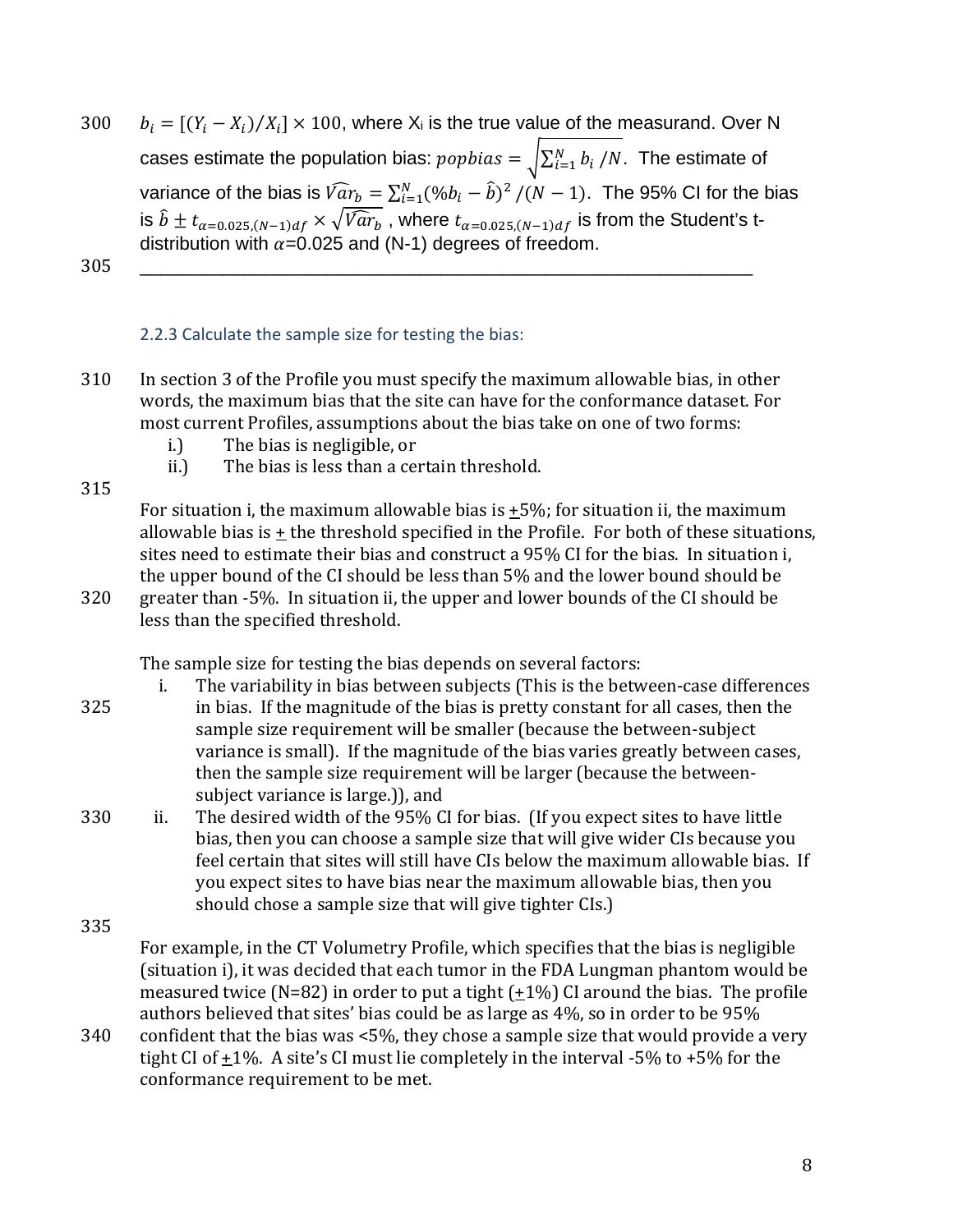Calculation of the sample size is described in Appendix B; you can also consult a 345 statistician for calculating this value.

In addition, in Section 3 of the Profile you should also specify the maximum allowable bias for each of the strata specified in the bias profile (e.g. nodules grouped by shape). Profile authors should use their discretion in deciding on the

- 350 maximum allowable bias for each stratum because usually the sample size in each stratum is small and not amendable to statistical constraints. For example, in the CT Volumetry Profile, the estimated *popbias* (not the lower and upper bounds of the CI) must be between -5% and +5% for each stratum in order for the conformance requirement to be met.
- 355

# 2.3 Assessment Procedure: Site Linearity

Longitudinal claims that provide a 95% CI for the true change in the biomarker rely on the property of linearity. In this section we discuss the procedures for Sites to assess the linearity of their measurements. Note that each of the Actors in the

360 system may play a role in linearity but for the Site Assessment Procedure it doesn't really matter which actor(s) is responsible.

## 2.3.1 Test Dataset Guidance

Ideally, a single sequestered dataset should be used to assess linearity. The dataset 365 may be generated from DROs or phantoms which has the advantage of knowing ground truth. Since these bypass the influence of variability in the patient handling and, for the DRO, image acquisition, it would be good to first determine that those earlier activities are not expected to be a source of non-linearity.

- 370 Desirable properties of a dataset for assessing linearity follow:
	- Has not been used for training algorithms
	- Meets the requirements of the Profile, e.g. slice thickness, etc.
- Spans the scope of the Profile, i.e. represents the range of variability permitted in the Profile (e.g. severity, spectrum, patient comorbidities, tumor 375 sizes)
	- Easily accessible (i.e. located on QIDW)
- Ground truth is known (the actual correct values of several measurements is known) or at least multiples of ground truth can be formulated (the precise relationship between several measurements is known even if the exact 380 values are not i.e. X, 2X, 3X, etc.)
	-
	- 5-10 nearly equally-spaced measurand values are available
		- o During the testing procedure the system will make 5-10 observations per measurand value (a total of 50 measurements is recommended).
- 385 Some examples from QIBA follow:
	- In the Amyloid profile, a DRO was designed with 5 true values to test for linearity.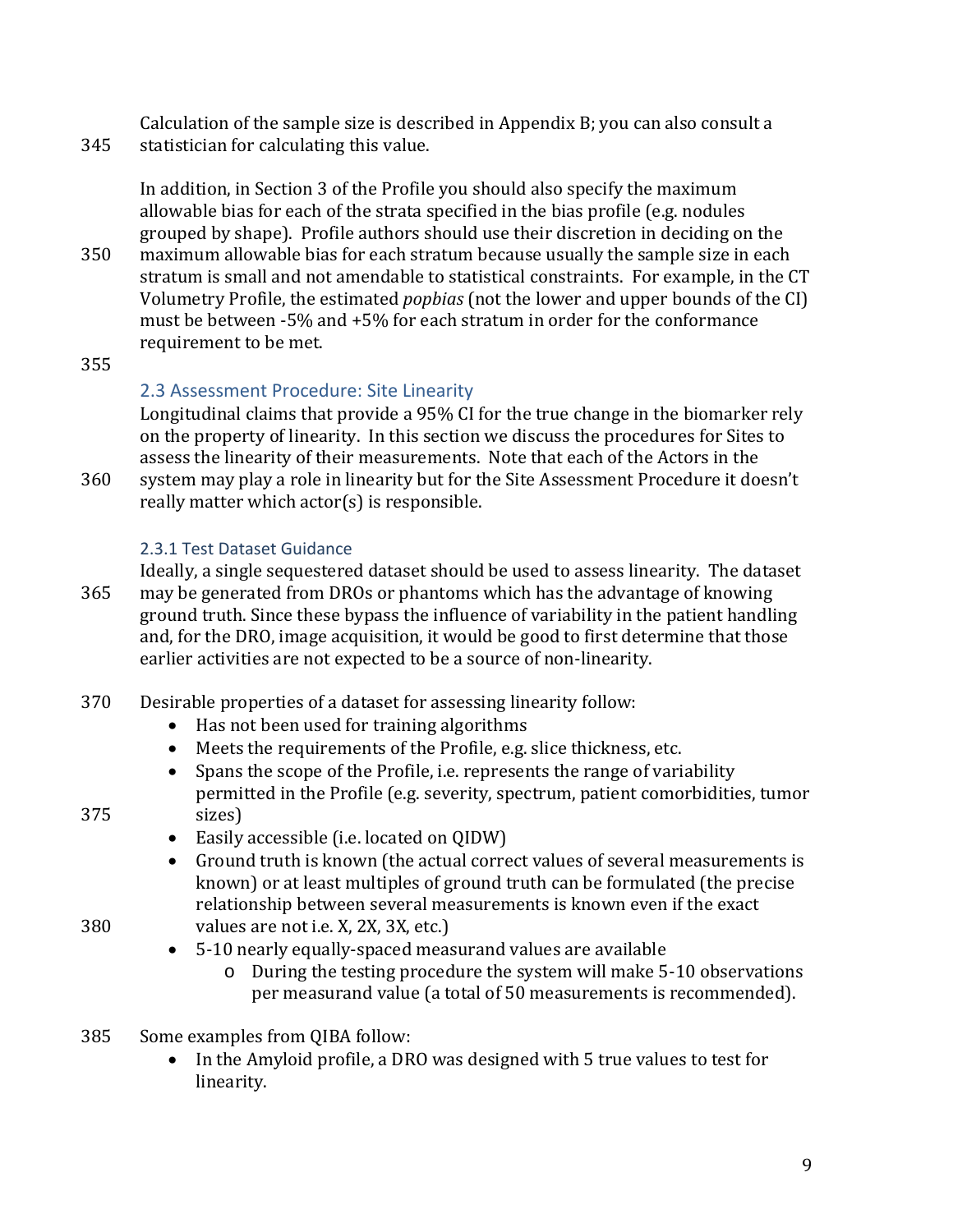• In the advanced disease CT volumetry profile, the previously designed FDA Lungman phantom is being provided to sites on the QIDW to assess linearity.

#### 390

Details about the conformance dataset and where to find it should be given in Section 4 of the Profile.

#### 2.3.2 Procedure Guidance

395

In Section 4 of the Profile you will need to describe the statistical method for assessing linearity. This should include a description of what to measure, as well as the formulae for making the calculations. Standard language is given here:

### 400 \_\_\_\_\_\_\_\_\_\_\_\_\_\_\_\_\_\_\_\_\_\_\_\_\_\_\_\_\_\_\_\_\_\_\_\_\_\_\_\_\_\_\_\_\_\_\_\_\_\_\_\_\_\_\_\_\_\_

For each case, calculate the *<name of QIB here>* (denoted Yi), where *i* denotes the *i*-th case. Let Xi denote the true value for the i-th case. Fit an ordinary least squares (OLS) regression of the Y<sub>i</sub>'s on X<sub>i</sub>'s. A quadratic term is first included in the model to rule out non-linear relationships:  $Y = \beta_o + \beta_1 X + \beta_2 X^2$ . If  $\beta_2 =$ 405 0, then a linear model should be fit:  $Y = \beta_o + \beta_1 X$ , and R<sup>2</sup> estimated. \_\_\_\_\_\_\_\_\_\_\_\_\_\_\_\_\_\_\_\_\_\_\_\_\_\_\_\_\_\_\_\_\_\_\_\_\_\_\_\_\_\_\_\_\_\_\_\_\_\_\_\_\_\_\_\_\_\_\_

2.3.3 Specify the maximum allowable  $\beta_2$  and minimum R-squared (R<sup>2</sup>): The estimate of  $\beta_2$  should be <0.50 and R-squared (R<sup>2</sup>) should be >0.90.

410

## 2.4 Regression Slope Assessment Procedure

Longitudinal claims that provide a 95% CI for the true change in the biomarker rely 415 on the assumption that the slope of the regression of the biomarker on the true value is known. For most claims, it is assumed that the regression slope equals one. In this section we discuss the procedures for Sites to estimate the slope.

### 2.4.1 Test Dataset Guidance

420 Ideally, a single sequestered dataset should be used to estimate the slope, often designed from DROs or phantoms.

Desirable properties of a dataset for estimating the slope follow:

- Has not been used for training algorithms
- 425 Meets the requirements of the Profile, e.g. slice thickness, etc.
	- Spans the scope of the Profile, i.e. represents the range of variability permitted in the Profile (e.g. severity, spectrum, patient comorbidities, tumor sizes)
	- Easily accessible (i.e. located on QIDW)
- 430 Ground truth is known or at least multiples of ground truth can be formulated (i.e. X, 2X, 3X, etc.)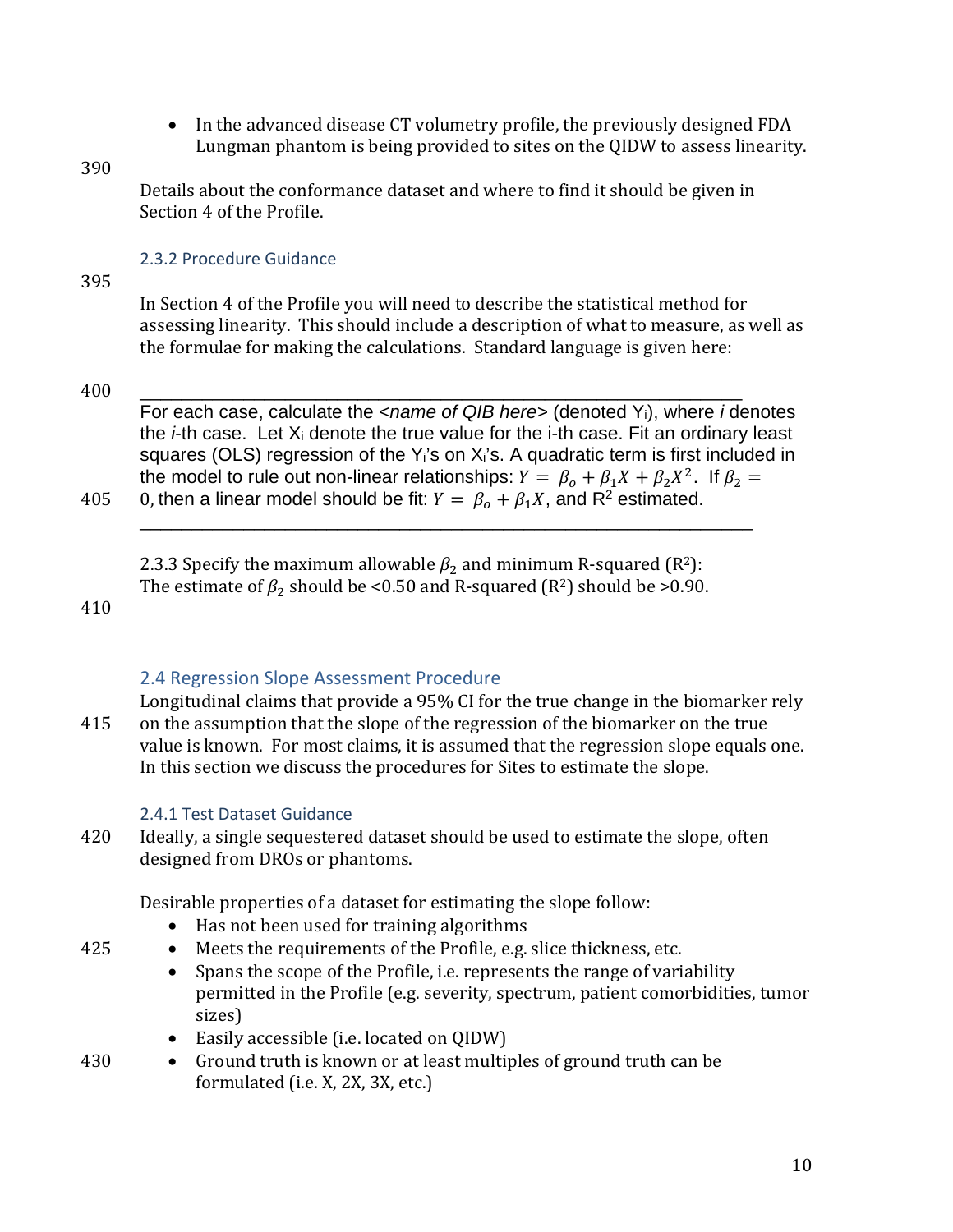- 5-10 nearly equally-spaced measurand values are available with 5-10 observations per measurand value (a total of 50 measurements is recommended).
- 435

Some examples from QIBA follow:

- In the Amyloid profile, a DRO was designed to estimate the slope.
- In the advanced disease CT volumetry profile, the previously designed FDA Lungman phantom is being provided to sites on the QIDW to estimate the 440 slope.

Details about the conformance dataset and where to find it should be given in Section 4 of the Profile.

445 2.4.2 Procedure Guidance

In Section 4 of the Profile you will need to describe the statistical method for estimating the slope. This should include a description of what to measure, as well as the formulae for making the calculations. Standard language is given here:

450

\_\_\_\_\_\_\_\_\_\_\_\_\_\_\_\_\_\_\_\_\_\_\_\_\_\_\_\_\_\_\_\_\_\_\_\_\_\_\_\_\_\_\_\_\_\_\_\_\_\_\_\_\_\_\_\_\_\_ For each case, calculate the *<name of QIB here>* (denoted Yi), where *i* denotes the *i*-th case. Let Xi denote the true value for the i-th case. Fit an ordinary least 455 squares (OLS) regression of the Y<sub>i</sub>'s on X<sub>i</sub>'s:  $Y = \beta_o + \beta_1 X$ . Let  $\widehat{\beta_1}$  denote the estimated slope. Calculate its variance as  $\widehat{Var}_{\beta_1} = \{\sum_{i=1}^N (Y_i - \widehat{Y}_i)^2 \: / \: (N - 1)\}$ 2)} /  $\sum_{i=1}^{N} (X_i - \bar{X})^2$ , where  $\widehat{Y}_i$  is the fitted value of Y<sub>i</sub> from the regression line and  $\bar{X}$  is the mean of the true values. The 95% CI for the slope is  $\widehat{\beta_1}\,\pm\,$ 

$$
t_{\alpha=0.025,(N-2)df}\sqrt{\sqrt{a}r_{\beta_1}}.
$$

460 \_\_\_\_\_\_\_\_\_\_\_\_\_\_\_\_\_\_\_\_\_\_\_\_\_\_\_\_\_\_\_\_\_\_\_\_\_\_\_\_\_\_\_\_\_\_\_\_\_\_\_\_\_\_\_\_\_\_\_

2.4.3 Specify the allowable range for the slope: For most Profiles it is assumed that the regression slope equals one. Then the 95% CI for the slope should be completely contained in the interval 0.95 to 1.05. These 465 should be specified in Section 3.

470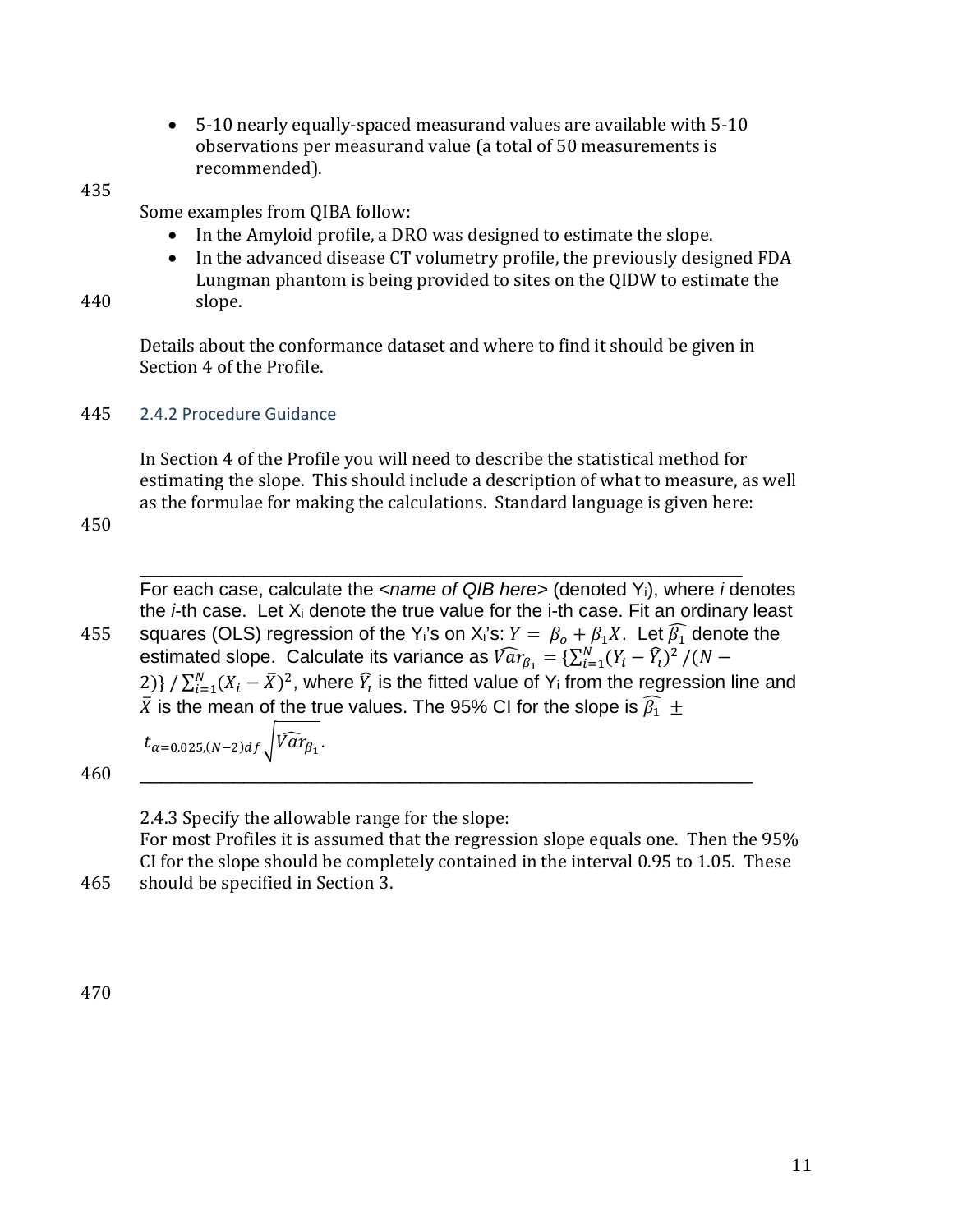# 3. Assessing Actors

# 3. Assessing Individual Actors

The first thing to consider is the relationship between assessing the performance of the site and assessing the performance of individual actors. For the site, both the 475 performance metric and the performance target are taken directly from the Profile Claims, for example the within-subject Coefficient of Variation (wCV) being below a certain percentage for the biomarker measurement. Since each of the actors included in the profile contribute to the generation of that measurement, the site performance is a composite of the performance of the individual actors. In contrast, 480 the performance metric for a given actor will depend on the nature of its task in the

biomarker production chain. Setting a performance target for each actor can be approached several ways.

*<Insert description of bottom-up where you measure each of the actors first and then the site performance is the sum of that. In which case you can skip allocating and*  485 *proceed to the experiments below>* 

A top-down approach is to start from a level of site performance that is considered to be clinically valuable, or a level of performance that has been shown empirically to be achievable, and then allocate a proportion of the corresponding overall bias and overall imprecision to each actor. If an actor (e.g. acquisition device) is known

- 490 to contribute negligibly to the bias and/or imprecision, then its bias and precision do not need to be tested. It is important to focus on the actors expected to contribute the most to the bias and imprecision when testing conformance to the statistical assumptions underlying the claims.
- To estimate the proportion of overall bias and overall imprecision attributable to 495 individual actors, one can use well-controlled clinical or phantom studies and statistical modeling to parse out the individual sources of variance and bias. Once these proportions are estimated, the general methods described above in Section 2 should be applied with the goal that the individual actor's bias and/or imprecision is less than or equal to the proportion of bias/precision attributable to their 500 component in the imaging process.

Consider an example. In the CT lung mass profile, through a series of groundwork studies, the authors determined that the total imprecision in measuring lung mass volumes is apportioned as follows: 77% due to the combined effects of intrasoftware and intra-reader, and 23% due to intra-scanner variability. The component

- 505 contributing the largest variability is the software-reader combination. In the CT volumetry profile, for lesions 10-34mm in diameter, the wCV used in the claim when holding scanners, readers, and software constant at the two time points is 10%. Since  $(0.77) \times 0.10 = 0.077$ , the maximum allowable wCV for the combined actors of software and reader would be 7.7%.
- 510 Suppose we want to test the conformance of a measurement software vendor. We might require a study where a single scan is performed on each of a sample of N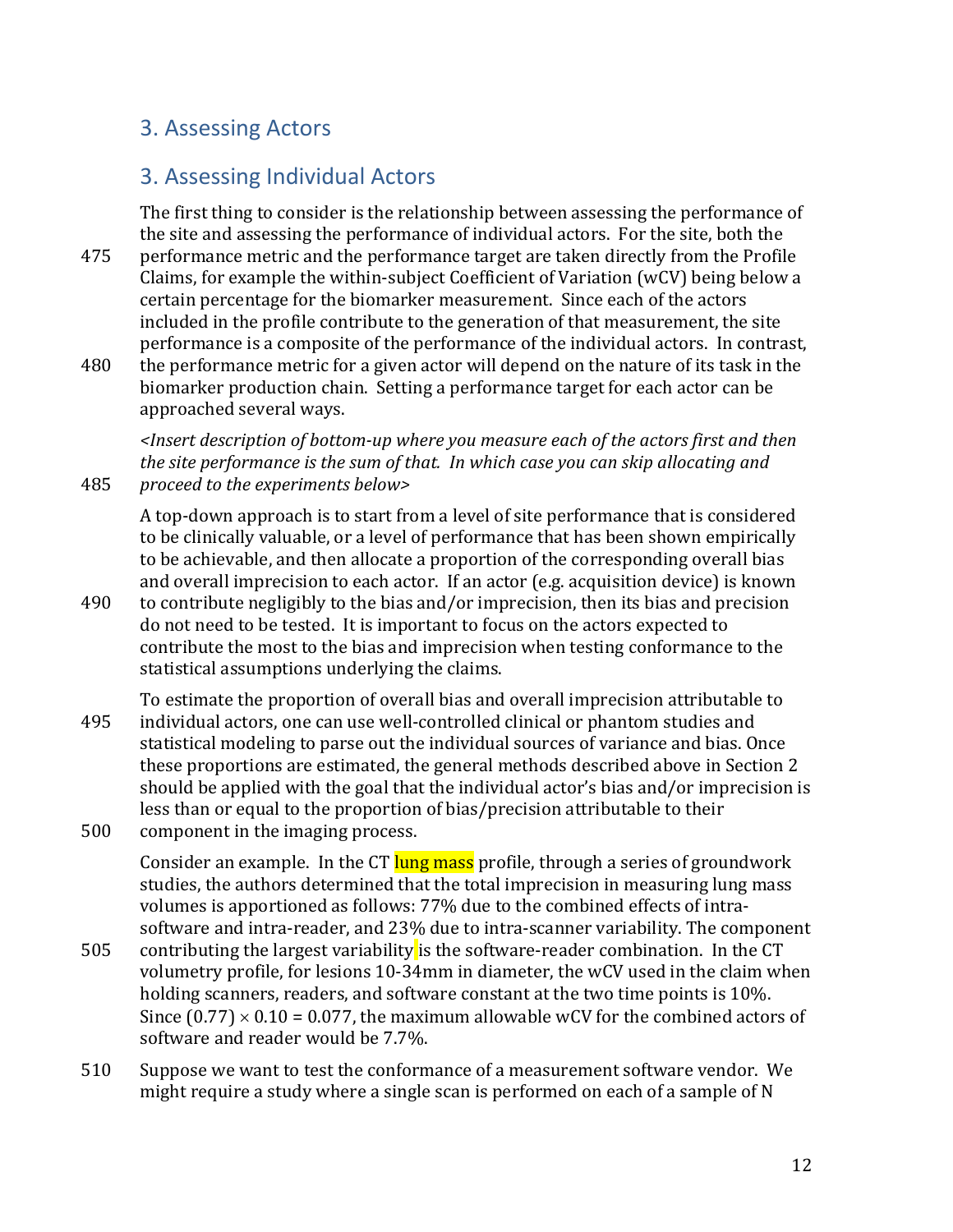patients. The vendor's measurement software is then used by a reader to make multiple repeat measurements from each scan. The vendor would estimate the wCV from the replicate measurements for each subject's scan, then take an average over

515 the N subjects. We would probably require that the vendor perform this study for multiple readers. The readers' average wCV would need to be  $\leq 7.7\%$  in order for the measurement software vendor to be conformant. Alternatively, a DRO study can be conducted where a reader makes multiple repeat measurements on the DRO.

#### 520

# References:

[1] Obuchowski NA, Buckler A, Kinahan P, Chen-Mayer H, Petrick N, Barboriak DP, Bullen J, Barnhart H, Sullivan DC. Statistical Issues in Testing Conformance with the 525 Quantitative Imaging Biomarker Alliance (QIBA) Profile Claims. *Academic Radiology*  2016; 23: 496-506.

[2] Obuchowski NA, Bullen J. Quantitative Imaging Biomarkers: Coverage of Confidence Intervals for Individual Subjects. *Under review at SMMR*.

530

[3] Raunig D, McShane LM, Pennello G, et al. Quantitative imaging biomarkers: a review of statistical methods for technical performance assessment. *SMMR* 2015; 24: 27-67.

## 535 Appendix A:

Let the RC in the claim statement be denoted  $\delta$ . Let  $\theta$  denote the actor's unknown precision. We test the following hypotheses:

 $H_o: \theta \geq \delta$  versus  $H_A: \theta < \delta$ .

540 The test statistic is:  $T = \frac{N \times (\widehat{RC}^2)}{\delta^2}$ . Conformance is shown if  $T < \chi^2_{(\alpha),N}$ , where  $\chi^2_{(\alpha),N}$  is the  $\alpha$ -th percentile of a chi square distribution with N dfs ( $\alpha$  = 0.05). So, to get the maximum allowable RC (step 3), first look up the critical value of the test statistic,  $\chi^2_{(0.05),N}$  in a table of chi square values. Then solve for  $\widehat{RC}$  in the equation:

$$
\chi_{0.05,N}^2 = \frac{N \times (\widehat{RC}^2)}{\delta^2}.
$$

545 For example, in the CT Volumetry Profile, N=31 and δ=21%.  $\chi^2_{(0.05),31}$  = 19.3 from http://www.itl.nist.gov/div898/handbook/eda/section3/eda3674.htm. Then, solving for  $\widehat{RC}$ , we get the maximum allowable RC of 16.5%. Thus, an actor's estimated RC from the Sloan Kettering dataset must be  $\leq 16.5\%$ .